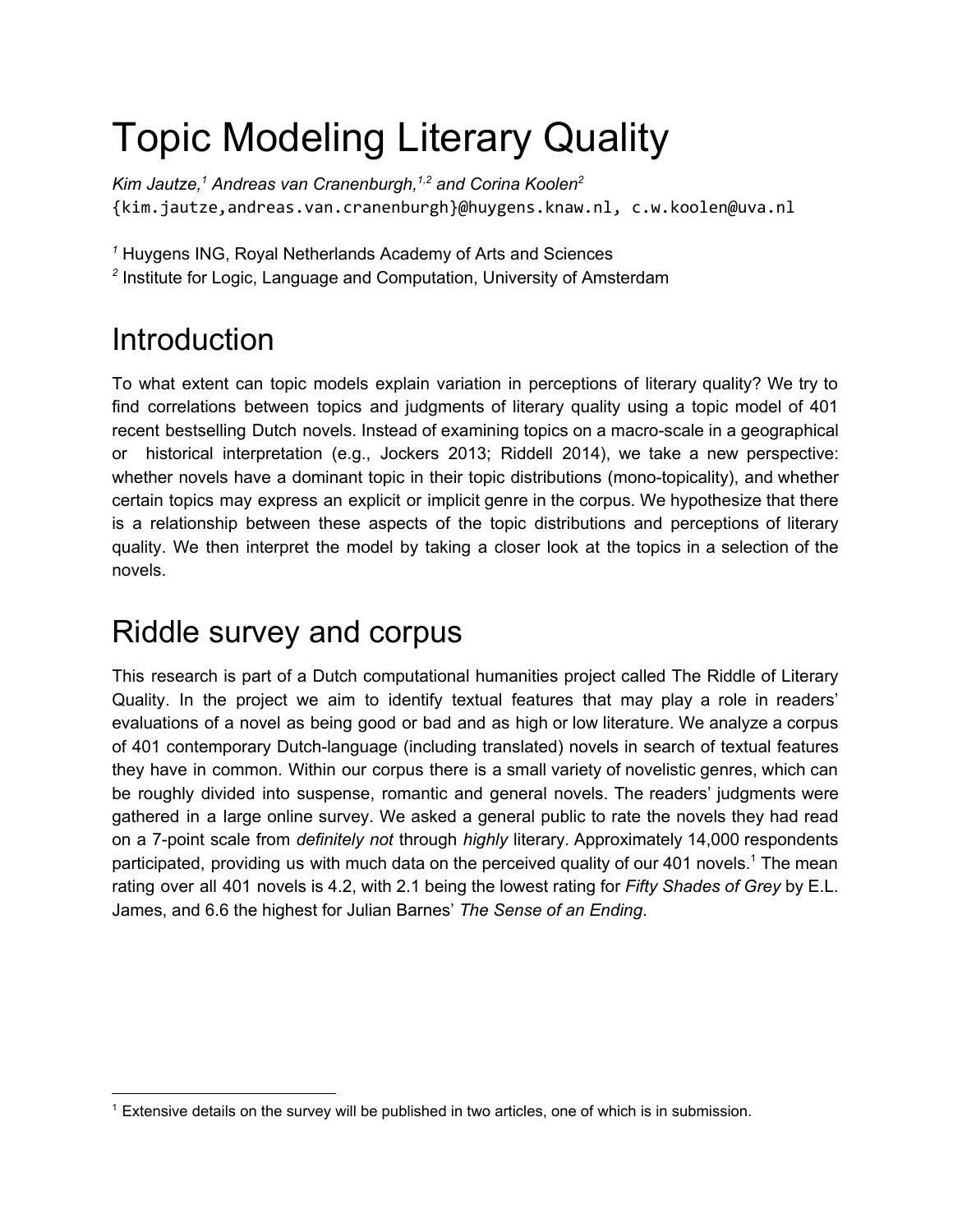

Fig. 1: Overview of topics, sorted by proportion of the corpus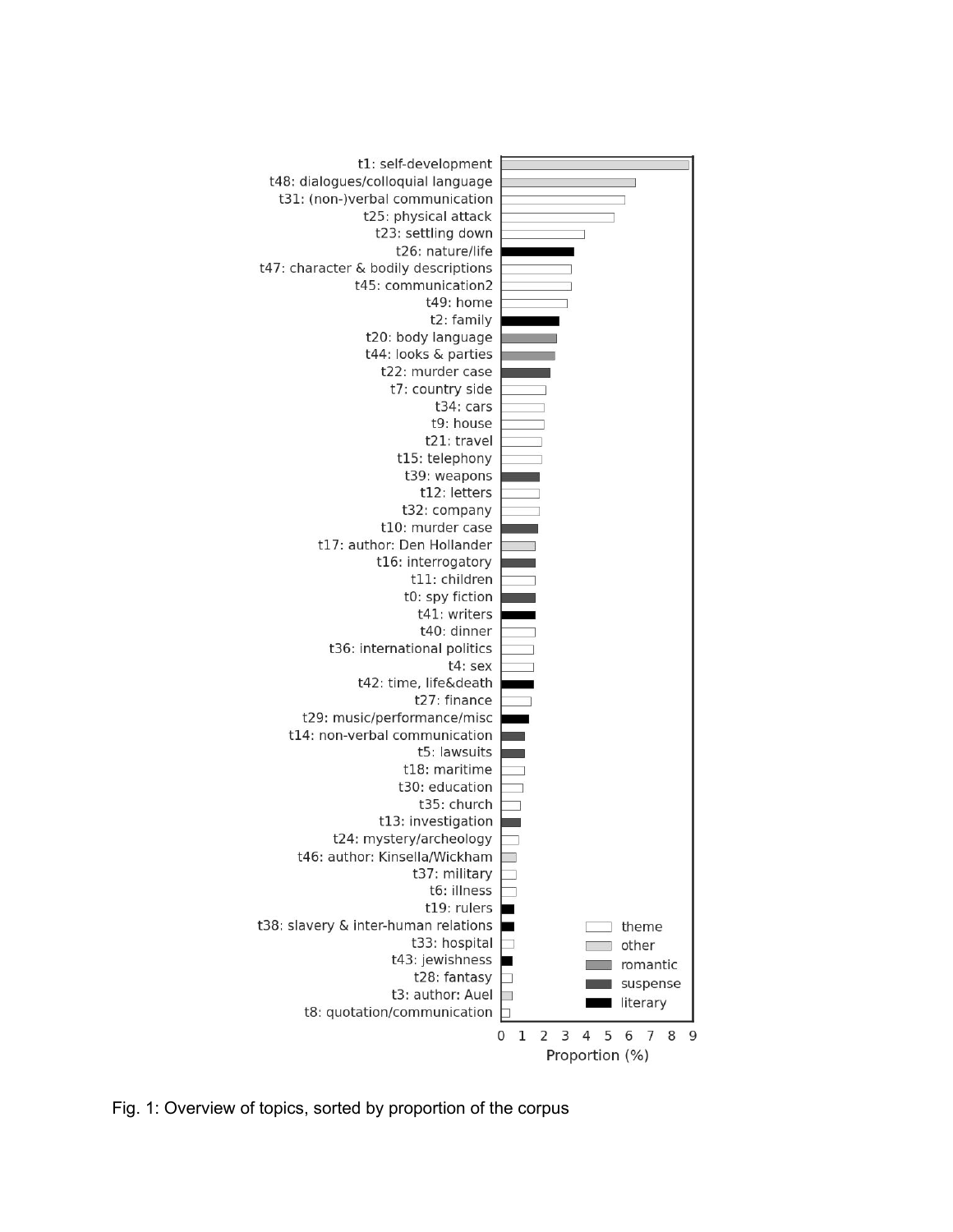# Topic model

A topic model aims to automatically discover topics in a collection of documents. We use Latent Dirichlet Allocation (Blei et al., 2003), which assumes the documents have been generated from a fixed number of probability distributions (the topics) over words. The topics reflect word cooccurrence patterns. We preprocess the novels by lemmatizing the words, removing punctuation, function words and names, and splitting the remaining text in chunks of 1000 tokens. We use MALLET to create a topic model with 50 topics. Fig. 1 shows an overview of the topics with their proportion across the corpus.

We have attempted to identify topics for novels with high literary ratings, and topics specific for suspense and romantic novels. According to Jockers and Mimno (2013), the topics can be used to identify literary themes. They use the terms "theme" and "topic" as "proxies for [...] a type of literary content that is semantically unified and recurs with some degree of frequency or regularity throughout and across a corpus" (p. 751). We found that three topics are specific to a single author (for instance t3), and about a third seem genre specific. By inspecting the most important words for each topic we found that most topics (genre related or not) indeed cohere with certain themes (cf. Fig.1). This suggests that the choice for 50 topics is neither too small nor too high.

#### Quantitative analysis

We aim to gain insight into the distribution of topics in relation to the literary ratings of the novels (predicting literary ratings is not the main aim here). In order to interpret the topic distributions, we introduce the concept of mono-topicality.<sup>2</sup> A mono-topical novel contains little diversity in topic distribution, which means that one or two topics are dominant throughout the novel. A novel which shows more variation in topics has a more even distribution of topics, i.e., such a novel has a larger topic diversity. Fig. 2 shows an example of both cases.

The x-axis shows the distribution of topics, sorted from least to most prevalent. In John Grisham's *The Appeal,* topic 5 ("lawsuits") has a proportion of 47.8 % of all 50 topics. This novel is more mono-topical than the Franzen's *Corrections*, which has a more balanced distribution of topic proportions.

We hypothesize that the less mono-topical a novel is, the higher the perceived literariness by readers will be. And indeed, Fig. 3 shows that there is a statistically significant correlation between the diversity of topics of a book and its perceived literariness. Books with a single, highly prominent topic, such as Grisham's, tend to be seen as less literary.

 $2$  After submitting this abstract, we discovered the Literary Lab pamphlet by Algee-Hewitt et al. (2015), who independently devised a concept called mono-topicality.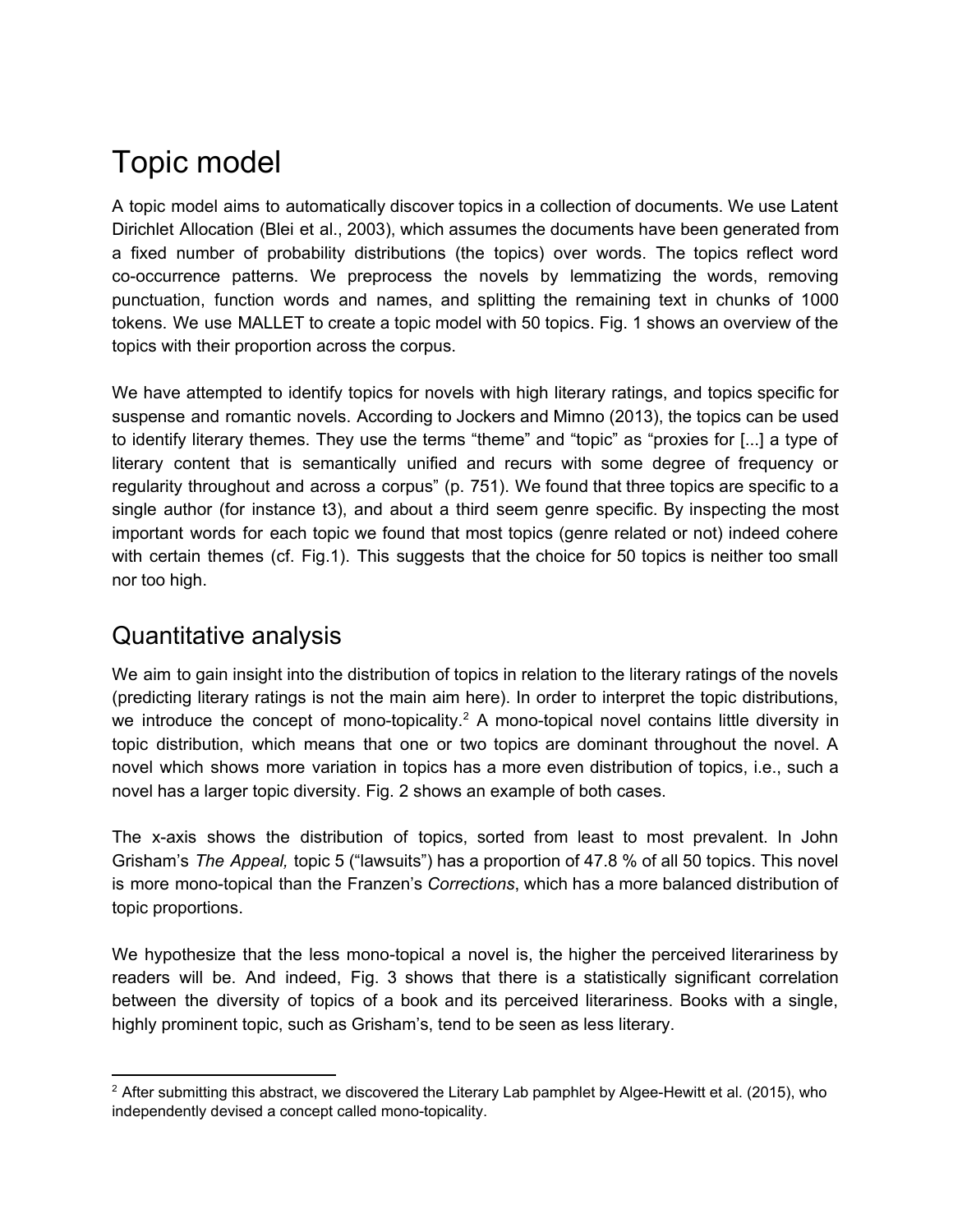

Fig. 2: Distribution of the top 15 topics in novels with high (left) and low (right) mono-topicality







#### Interpretation

There are several possible explanations for the correlation. Genre novels could have a tendency to single out certain topics, as they deal with more 'typical' or genre-specific subject matter than do general novels. If this were the case, we would simply be finding that genre novels are considered to be less literary than general novels, and this would tell us little about literary quality in a more general sense. General novels in the other hand, deal with all sorts of subjects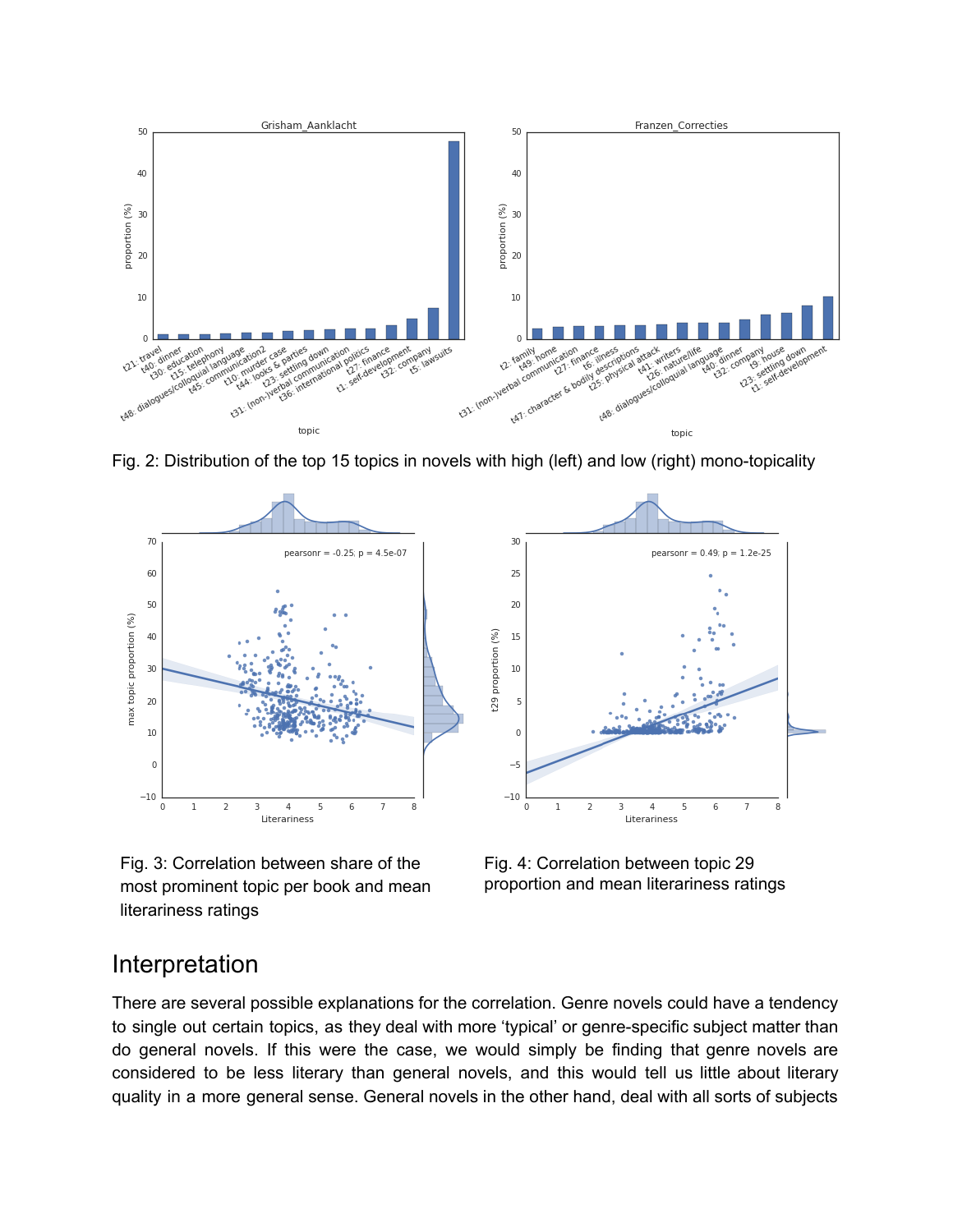and themes, across and beyond 'genre' subjects, and therefore a topic model may not be able to single out thematic groups of words common to these novels, and thus may not find one single prominent topic. A third explanation could be that highly literary novels *do* deal with specific themes and subjects which are also part of genre novels, but that these are described in wordings that are more implicit or subtle, and therefore do not come up as single, clear topics. If this were the case, that would bring us closer to an explanation of what topics have to do with literary quality. These explanations are not mutually exclusive and we will explore the topic model here to examine the value of the second and third explanation.

The topic that shows the highest correlation (r=0.49) with literary appreciation is topic 29; cf. Fig. 4. This topic is most prominent in fifteen originally Dutch general novels. The twenty words in topic 29 with the highest weights are *begin, music, play, occasion, first, the first, sing, only, year, one, stay, sometimes, even, new, own, always, high, exact(ly), bike, appear*. They show little coherence, making it hard to interpret their context, although 'music and performance' appears to be part of it. To find out more about the novels in which this topic is prominent, we consult a Dutch website maintained by librarians called *Literatuurplein*, which provides information on the themes and content of Dutch novels.  $\mathbf{L}$  $\mathbf{L}$  $\mathbf{L}$ 

|                           |                  | % topic | Relationships      |                  |      | Complications  |                    | Artistic profession |                | True story          |                |
|---------------------------|------------------|---------|--------------------|------------------|------|----------------|--------------------|---------------------|----------------|---------------------|----------------|
| Author_Title              | Survey<br>rating | 29      | Friend /<br>family | parent-<br>child | love | rivalry        | illness &<br>death | writer /<br>editor  | other          | autobio-<br>graphic | history        |
| Hart Verlovingstijd       | 5.9              | 24.8    | X                  |                  |      | X              |                    |                     |                |                     |                |
| Rosenboom ZoeteMond       | 6.2              | 22.5    |                    |                  | X    | $\pmb{\times}$ |                    |                     |                |                     |                |
| Lanoye Sprakeloos         | 6.4              | 21.8    |                    | X                |      |                | X                  | $\pmb{\times}$      |                | X                   |                |
| Dewulf_KleineDagen        | 6.0              | 19.6    | $\mathsf X$        |                  |      |                |                    | $\mathsf{X}$        |                | X                   |                |
| Rosenboom_Mechanica       | 6.2              | 17.0    |                    |                  |      |                |                    | $\mathsf X$         |                |                     |                |
| Heijden_Tonio             | 6.3              | 16.8    |                    | $\pmb{\times}$   |      |                | X                  | $\pmb{\times}$      |                | X                   |                |
| Verhulst_LaatsteLiefdeVan | 5.8              | 16.5    |                    | $\pmb{\times}$   |      | $\pmb{\times}$ |                    |                     |                |                     |                |
| Lanoye_HeldereHemel       | 5.8              | 15.7    | $\mathsf X$        |                  |      | X              |                    |                     |                |                     | X              |
| Springer_Quadriga         | 6.0              | 15.7    |                    |                  | X    |                |                    | $\pmb{\times}$      |                |                     | $\pmb{\times}$ |
| Mortier GestameldLiedboek | 6.5              | 15.5    |                    | $\times$         |      |                | X                  | X                   |                | X                   |                |
| Kooten Verrekijker        | $5.0\,$          | 15.2    |                    | $\pmb{\times}$   |      |                |                    | $\pmb{\times}$      |                | $\pmb{\times}$      |                |
| Moor_SchilderEnMeisje     | 5.9              | 14.7    |                    |                  | X    |                |                    |                     | X              |                     | X              |
| Zwagerman_Duel            | 5.5              | 14.6    |                    |                  |      |                |                    |                     | $\pmb{\times}$ |                     |                |
| Giphart_IJsland           | 5.3              | 13.0    |                    | X                |      |                |                    |                     | X              |                     |                |
| Dorrestein Stiefmoeder    | 5.5              | 8.7     | X                  | X                |      |                |                    |                     |                |                     |                |

Table 1: Themes in fifteen highly literary novels, all of which are originally Dutch

Most of these novels show similarities in themes, such as family relationships. In ten of the novels the protagonist has an artistic profession: a couple of writers, a painter and a stand-up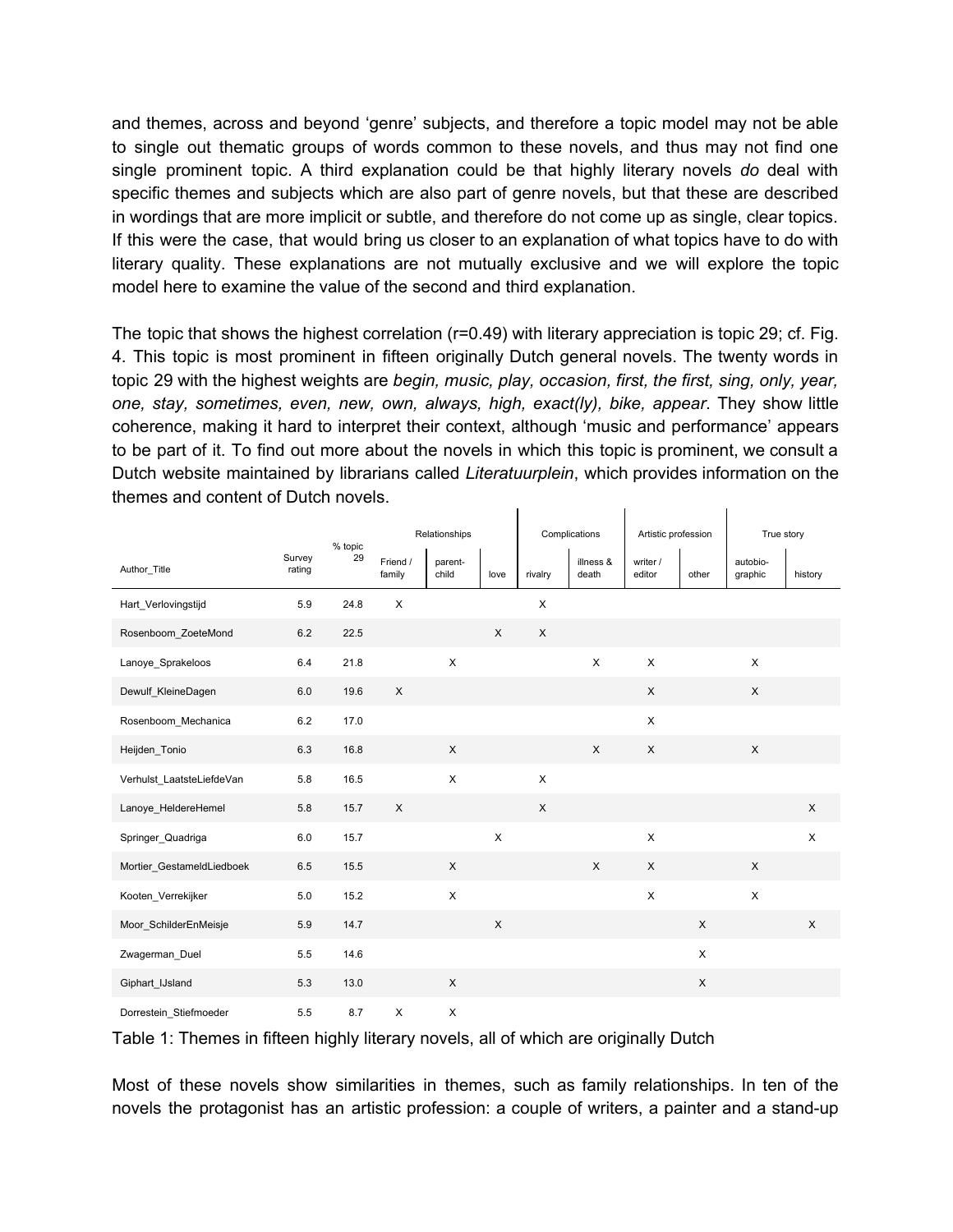comedian. None of them has a musical or acting career, despite the 'music and performance' words; and vice versa, none of the twenty most prominent words concern writing. All in all, at first glance topic 29 seems not to address the themes and content of the novels, whereas most other topics in the model do concern specific themes (cf. Fig. 1 and Table 2).

| Topic | Name                  | Top 10 words with highest weight                                             |
|-------|-----------------------|------------------------------------------------------------------------------|
|       | 2 Family relations I  | father, mother, child, year, son, girl, brother, woman, older, daughter      |
| 6     | Health I              | doctor, body, pain, illness, pill, blood, death, medicine, child, patient    |
| 11    | Family relations II   | child, mother, mom, baby, dad, little, cry, hand, time, grandma              |
| 12    | Writing &<br>memories | picture, letter, write, read, paper, book, year, day, enveloppe,<br>memories |
| 33    | Health II             | doctor, hospital, patient, women, bed, lie, nurse, room, hall, hour          |
| 41    | <b>Novels</b>         | book, writing, story, year, word, writer, human, novel, time                 |

Table 2: Six topics from the model that address themes present in the fifteen highly literary novels, but which are not the most prominent as topics in those novels

For instance, topic 2 and 11 address family relations, topic 12 and 41 are about writing novels, and topic 6 and 33 concern health issues. These topics are present, but as smaller topics. This shows that the second explanation, of the general novels not sharing themes, is not valid. It could be an indication though that the highly literary novels indeed use a more subtle way of describing themes similar to other novels in our corpus, our third explanation. As a final note, in topic 29 there are proportionally more adverbs than in the other topics mentioned, which contain more nouns. Perhaps this shows that style is a more shared element in literary novels than the choice of words. In other words, this brief analysis shows that there is merit to our third explanation. This will therefore become a new hypothesis for further research.

## **Conclusion**

We have explored a topic model of contemporary novels in relation to genre and literariness, and shown that topic diversity correlates with literary ratings. Most topics express a clear theme or genre. However, topic 29, the most literary topic, does not. It rather appears to be associated with a particular Dutch literary writing style.